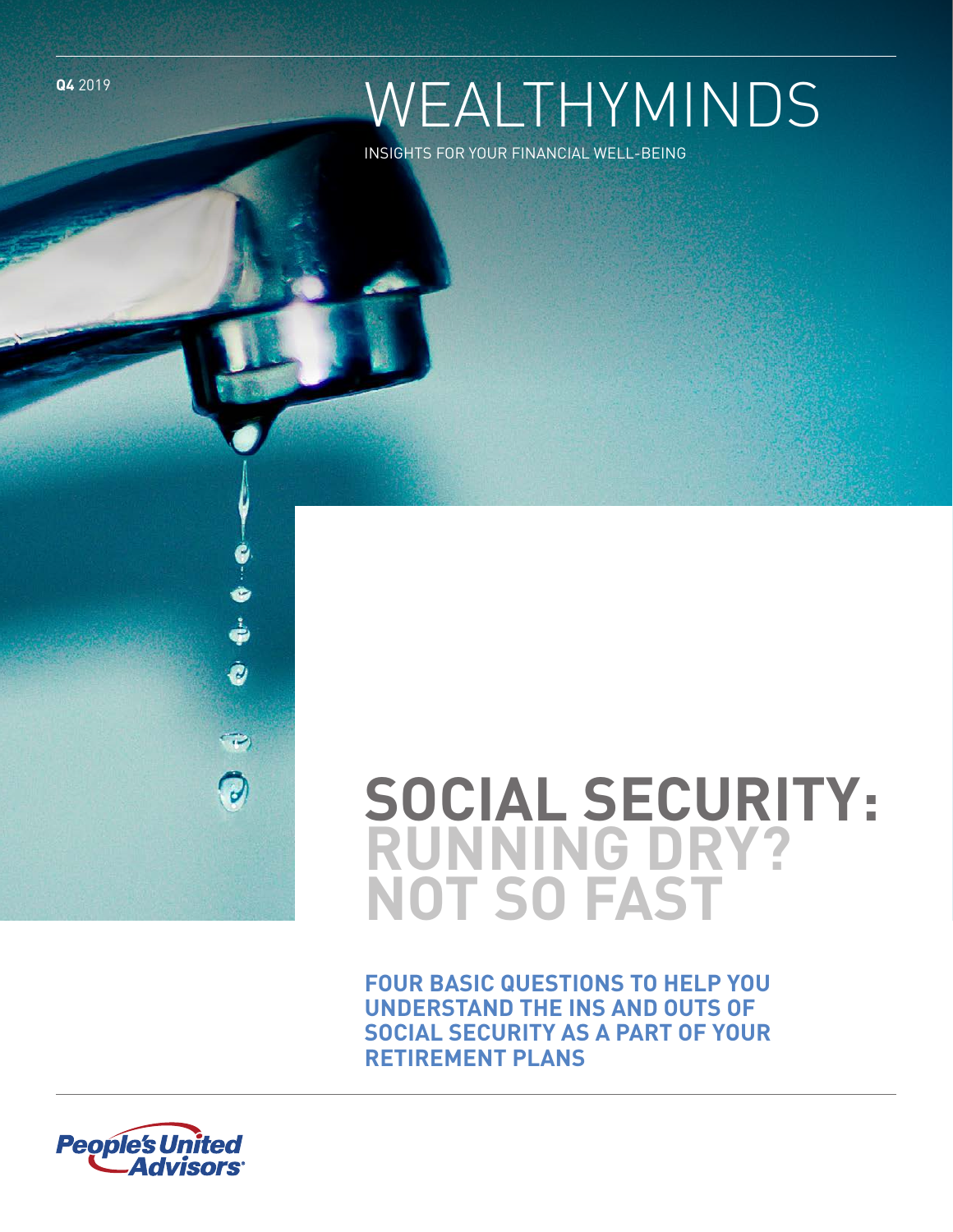#### WEALTHYMINDS

## **SOCIAL SECURITY: RUNNING DRY? NOT SO FAST**

**FOUR BASIC QUESTIONS TO HELP YOU UNDERSTAND THE INS AND OUTS OF SOCIAL SECURITY AS A PART OF YOUR RETIREMENT PLANS**



# **SOCIAL SECURITY R.I.P. 1935-2034?**

While Social Security is facing financial challenges with the graying of America **more retired workers living longer with fewer young people behind them paying into the**  system-it's not heading for bankruptcy.

**ONCEIVED IN THE DEPTHS OF THE GREAT DEPRESSION,**  Social Security has been a safety net for retirees for decades<sup>1</sup>, **guaranteeing them a lifelong stream of monthly income. But getting the most out of Social Security is infamously complicated, and the system is facing financial challenges severe enough to threaten a cut in benefits by 2034.** 

**Many younger workers even fear Social Security bankruptcy before they have the chance to reap any benefit from the hard-earned money they've contributed to the program. (See "Grateful or Skeptical: The Generations Look at Social Security" on page 7).**

**So, what are some of the things that you should know about Social Security payments? And does any of it matter if Social Security is going broke?** 

**But first, the dimensions of the program…** 

## **Social Security Is Popular!**

Social Security is a very big deal. An estimated 178 million workers were covered by the system in 2019, and as of June, more than 53 million retired workers and their dependents and survivors were receiving monthly checks. That's nearly nine out of every 10 Americans age 65 or older<sup>2</sup>.

How dependent are Americans on the program? According to the Social Security Administration (SSA), among elderly beneficiaries, about one out of five married couples and close to half of singles rely on their monthly payments for 90% of their income, or more<sup>3</sup>. In our view, that's excessively dependent—more about that later—but it throws into bold relief how important this program is.

## **It's** *Not* **Going Broke**

Let's get rid of the elephant in the room at the outset: While Social Security is facing financial challenges with the graying of America—more retired workers living longer with fewer young people behind them paying into the system—it's not heading for bankruptcy. The mechanics of Social Security funding are fairly simple: Payroll taxes on both employees and employers (including the self-employed) funnel into the system and are deposited into a huge interest-bearing reserve account invested in Treasury securities.

1. Social Security also provides benefits to the disabled, but this paper is focused on its "Old-Age" program, essentially assurance of an income floor in retirement.

2. https://www.ssa.gov/news/press/factsheets/basicfact-alt.pdf

3. Ibid.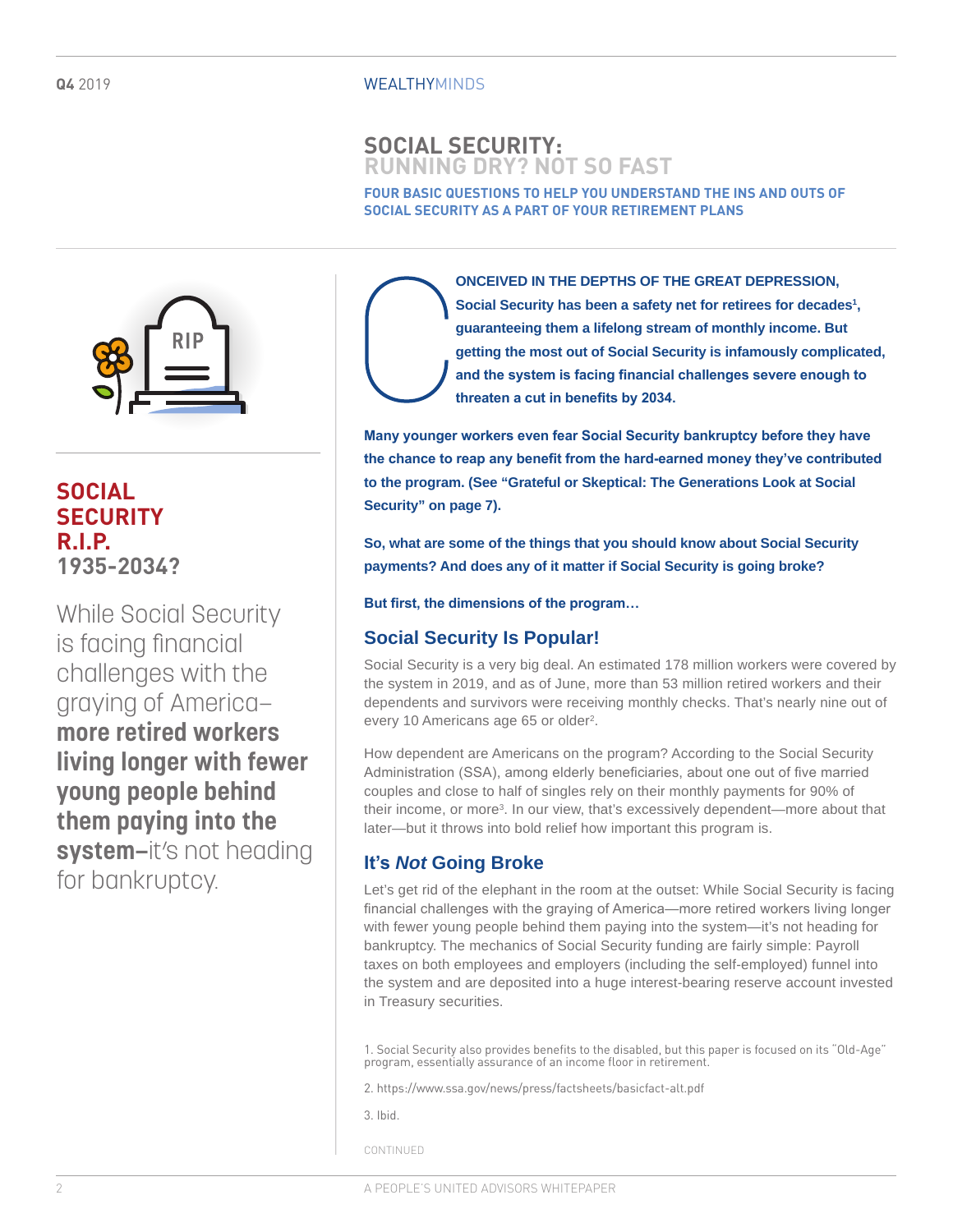## **SOCIAL SECURITY: RUNNING DRY? NOT SO FAST**

#### **FOUR BASIC QUESTIONS TO HELP YOU UNDERSTAND THE INS AND OUTS OF SOCIAL SECURITY AS A PART OF YOUR RETIREMENT PLANS**



Now, projections like these are estimates and may or may not come to pass. But let's assume the worst: The Social Security reserve fund is empty in 2034 and forever after. The tax revenues supporting the program would continue to flow in, which all analysts agree, would be sufficient to pay out 75-80% of the benefits. A \$2,000 monthly check might be reduced to about \$1,550.

Although any outcome is possible, we feel strongly that in the next 15 years, Congress or the Executive branch will take action to preserve Social Security.

If Social Security is here to stay (even if in attenuated form), what do current and future beneficiaries need to know about it? We'll look at several questions they often ask; some are easier to answer than others.

## **Question: When Should I Start Taking Benefits?**

This is definitely not one of the easier questions. There are three critical dates in the mix:



In reality though, when you *should* start collecting checks is anytime between the ages of 62 and 70 that's best for you—which depends on your unique circumstances and your long-term financial plan.

CONTINUED



## **NOTHING IS ONE SIZE FITS ALL**

When you should start collecting checks is anytime between the ages of 62 and 70 that's best for you—**which depends on your unique circumstances and your long-term financial plan.**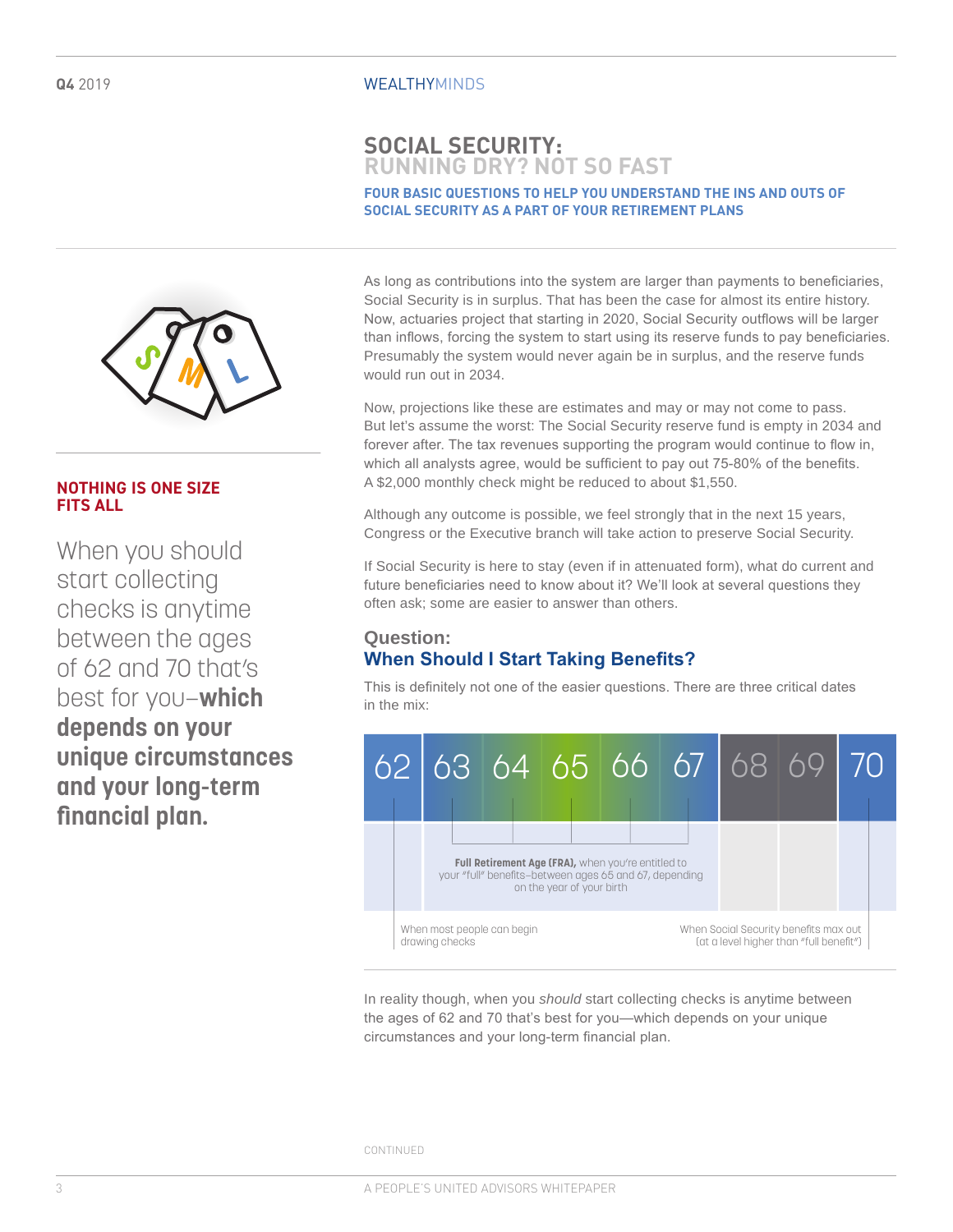#### WEALTHYMINDS

## **SOCIAL SECURITY: RUNNING DRY? NOT SO FAST**

#### **FOUR BASIC QUESTIONS TO HELP YOU UNDERSTAND THE INS AND OUTS OF SOCIAL SECURITY AS A PART OF YOUR RETIREMENT PLANS**



#### **THERE'S ONLY ONE YOU**

But averages don't really help you much: **You'd like to know the optimal time for you to start collecting.** 

The most popular age to start drawing benefits is the earliest; as reported in 2018, 42% of men and 48% of women began collecting Social Security at age 62<sup>4</sup> presumably, in many cases, because they need the money to live. That's a shame, because the longer you wait to start taking checks, the bigger the checks get (until age 70, when the benefit levels off).

For recipients born between 1943 and 1954 inclusive, whose FRA is age 66, monthly benefits if started at 62 are 25% lower than if started at 66, and fully 76% lower than if begun at 70 (Exhibit 1). That the cumulative effect of benefit reductions if you start to collect earlier than your FRA, and the "credits" you earn for delaying in this case, of 8% per year over the FRA. Mind you, Social Security isn't just giving away free money: Their actuaries have determined, based on longevity data, that all beneficiaries, on average, whether they start collecting early or late, will likely receive roughly the same amount over their lifetimes.

But averages don't help you much: You'd like to know the optimal time for you to start collecting. If you're healthy, willing to wait, and don't need the benefit to live on, you may be best off delaying until 70—especially if you have a lowerearning spouse who stands to collect your benefit after your death. But that's not a particularly large cohort. Most recipients do need the Social Security early in retirement, and some are unwilling to (or can't) count on a long life ahead.

#### **EXHIBIT 1: WAIT LONGER TO START COLLECTING SOCIAL SECURITY, AND YOU'LL GET MORE EVERY MONTH:**

Monthly Benefit, Assuming \$1,000 at a Full Retirement Age of 66



4. https://www.fool.com/retirement/general/ 2016/04/19/when-does-the-averageamerican-start-collecting-so.aspx

Source: Social Security Administration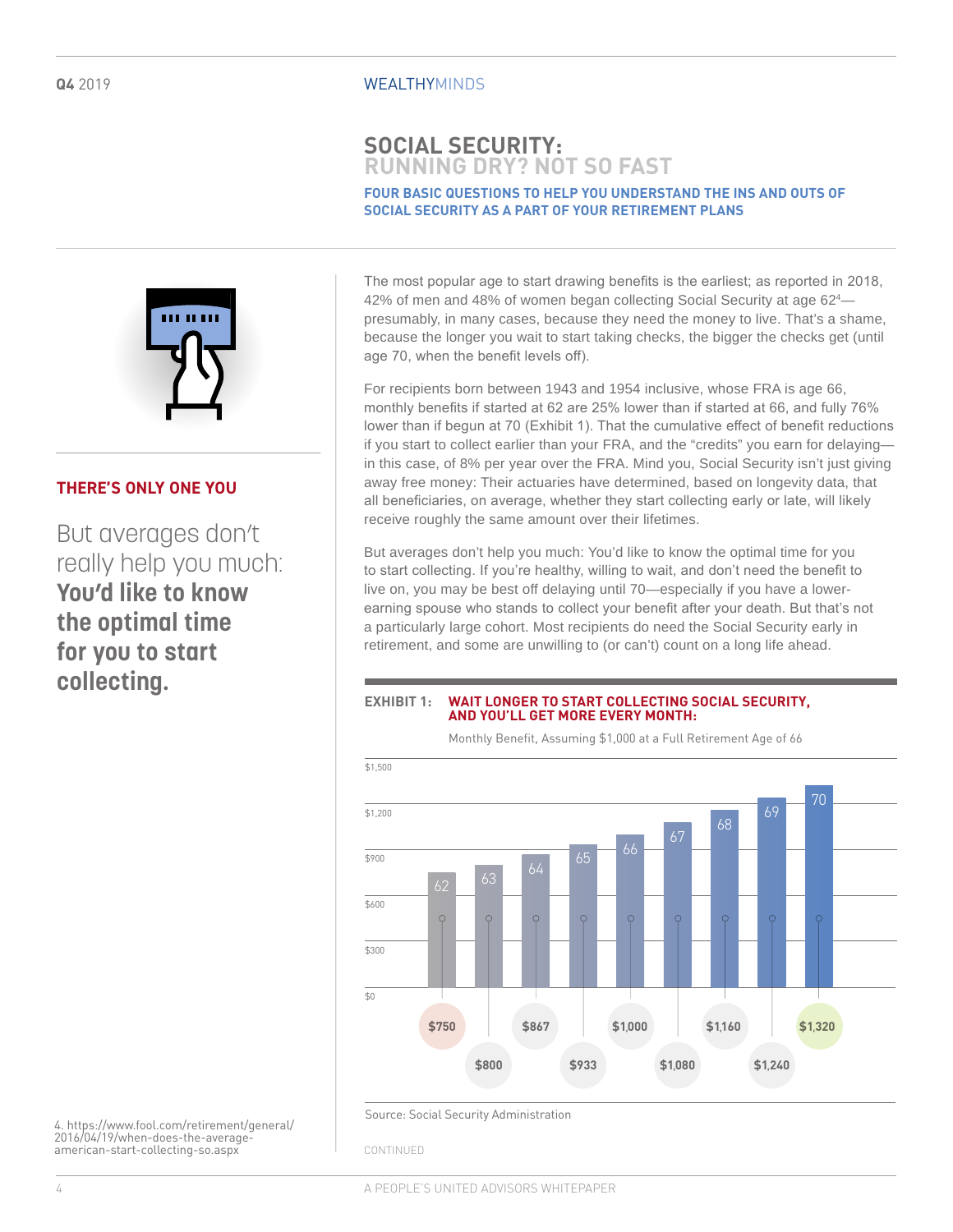## **SOCIAL SECURITY: RUNNING DRY? NOT SO FAST**

#### **FOUR BASIC QUESTIONS TO HELP YOU UNDERSTAND THE INS AND OUTS OF SOCIAL SECURITY AS A PART OF YOUR RETIREMENT PLANS**

#### **FOUR ASPECTS TO CONSIDER:**

There are a number of considerations to keep in mind when looking at **your Social Security benefits as part of your overall retirement plan:**

## **When to Begin**

The reality is, you should start collecting checks anytime between the ages of 62 and 70 **that best suits your unique circumstances and your long-term financial plan**.

# **Working While Collecting**

If you're at or above your FRA, **you can work and earn as much as you like** without any penalty attached to your Social Security check. Of course, those wages will be fully taxable.

## **How Benefits Will Be Taxed**

**Social Security figures twice in your taxes:** once in the taxation of the benefit, as described above, and again in how your taxable income is determined in the first place.

# **Spousal Benefits**

**A surviving spouse** of a Social Security recipient **is entitled to 100% of the benefit** that his or her late spouse was receiving at the time of death, even if the survivor never received Social Security.

One of the critical factors in deciding when to start collecting is the "break-even" age: the age when the cumulative benefit from the higher but delayed checks equals (and then surpasses) the cumulative benefit from the smaller checks that have started earlier. The longer you delay the checks, the longer until "break-even." Exhibit 2 illustrates how to calculate the break-even age between starting a \$1,500 monthly benefit at an FRA of 66 versus waiting one additional year (ignoring any taxes on the benefits and potential earnings on payouts that you invest).

Is 12½ years too long to wait before receiving bigger checks in return for delaying slightly? That depends on the immediate income needs, the health situation, and the patience of the Social Security recipient. Regardless, an age of 78½ is well within the cone of possibility these days for a 66-year old. According to the SSA, one out of three Americans aged 65 today will live past 905 . However, unless you have a crystal ball, you don't know how long you'll live.

So we're not advocating for taking benefits early, late, or in-between. That's something you need to decide based on your specific situation, very possibly in coordination with a financial planner.

#### **EXHIBIT 2**<sup>6</sup> **: AN EXAMPLE OF BENEFITS LATER BUT HIGHER: WHEN WILL YOU COME OUT AHEAD VERSUS STARTING EARLY?**

\$1,500 Monthly Benefit at FRA of 66



5. https://www.ssa.gov/planners/lifeexpectancy.html

6. An adaptation of an example in https://www.kiplinger.com/article/retirement/T051-C032-S014 how-to-calculate-social-security-break-even-age.html

7. The relationship isn't linear: Delaying benefits for two years rather than one won't double the break-even date.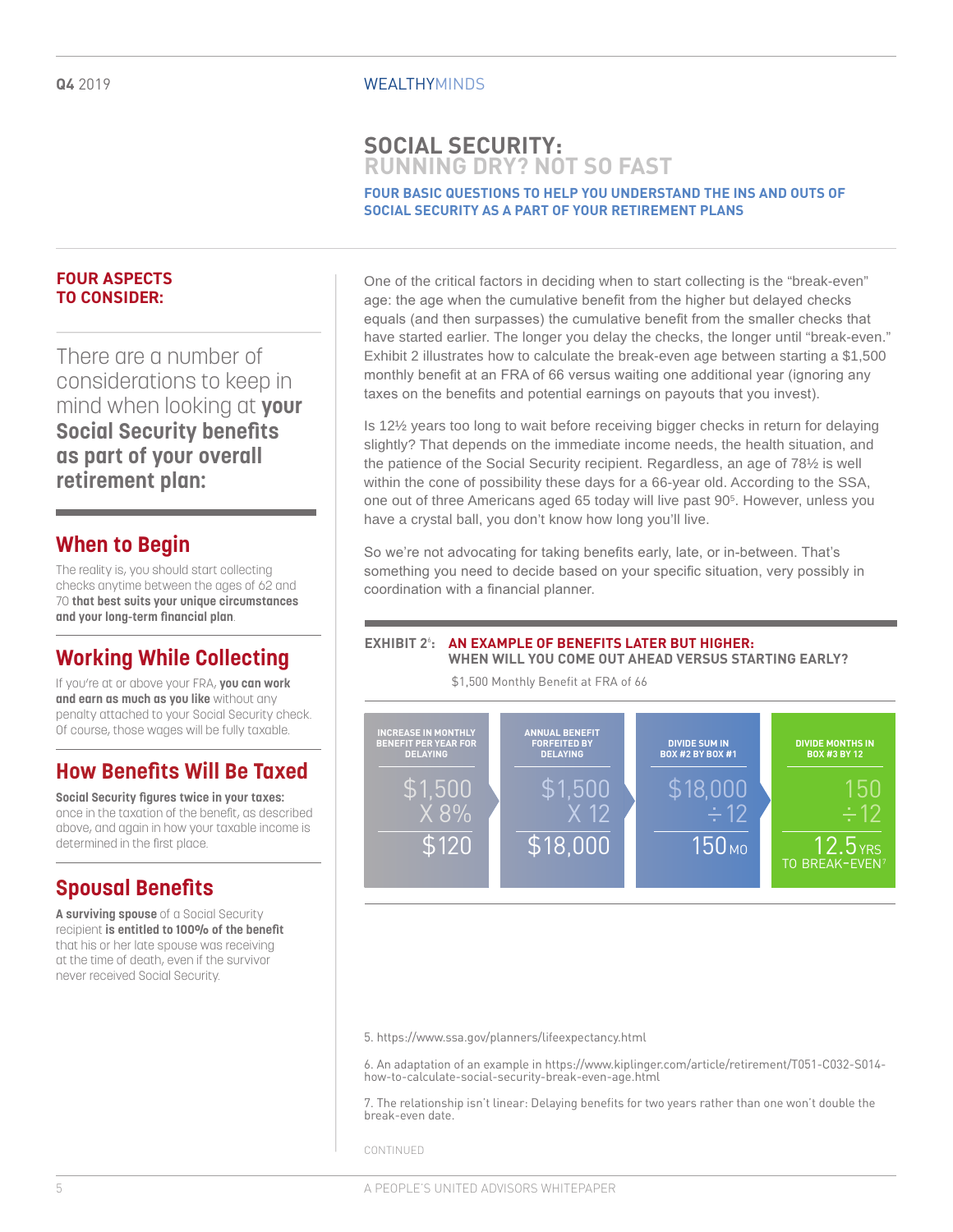## **SOCIAL SECURITY: RUNNING DRY? NOT SO FAST**

**FOUR BASIC QUESTIONS TO HELP YOU UNDERSTAND THE INS AND OUTS OF SOCIAL SECURITY AS A PART OF YOUR RETIREMENT PLANS**



## **THE MORE YOU KNOW:**

Social Security figures twice in your taxes… **We strongly encourage you to consult with your tax advisor before filing any forms.**

## **Question:**

## **Can I Work and Still Receive Social Security Checks?**

The short answer is yes, but as with virtually all questions about Social Security, the rules are nuanced. If you're at or above your FRA, you can work and earn as much as you like without any penalty attached to your Social Security check. Of course, those wages will be fully taxable—and see the "Question" below on the taxability of your Social Security benefit.

If you're under your FRA, however, the SSA will levy a penalty on your checks if you earn more than \$17,640 annually (the 2019 figure; it has been going up slowly). The penalty is \$1 for every \$2 you earn above the threshold amount. However, in your FRA year (before your birthday month, at which point any penalty is lifted) the rules are more liberal.

**But the work penalty is temporary:** Once you reach FRA, any penalty will start coming back to you in installments. The moral here: If you want to labor like Hercules while receiving Social Security benefits, you probably will be able to do so.

#### **Question: Will My Social Security Benefits Be Taxed?**

Above certain—low—income thresholds, a portion of your benefits will be subject to taxation, at your ordinary-income rate. Up to 50% of your benefit is taxable in the 2019 tax year if you make between \$25,000 and \$34,000 as an individual, or between \$32,000 and \$44,000 for married couples. If your income exceeds these limits, you'll be liable for tax on up to 85% of your benefits. (These figures apply only to federal income tax; some states also levy their own taxes on the benefits.)

And Social Security figures twice in your taxes: once in the taxation of the benefit, as described above, and again in how your taxable income is determined in the first place. In assessing tax on Social Security, your "income" is defined as your adjusted gross income plus any non-taxable interest income you earned plus half the value of your Social Security benefits. Once upon a time (prior to 1984), there was no tax on Social Security benefits; those days will undoubtedly never return.

As in all tax matters, we strongly encourage you to consult with your tax advisor before filing any forms.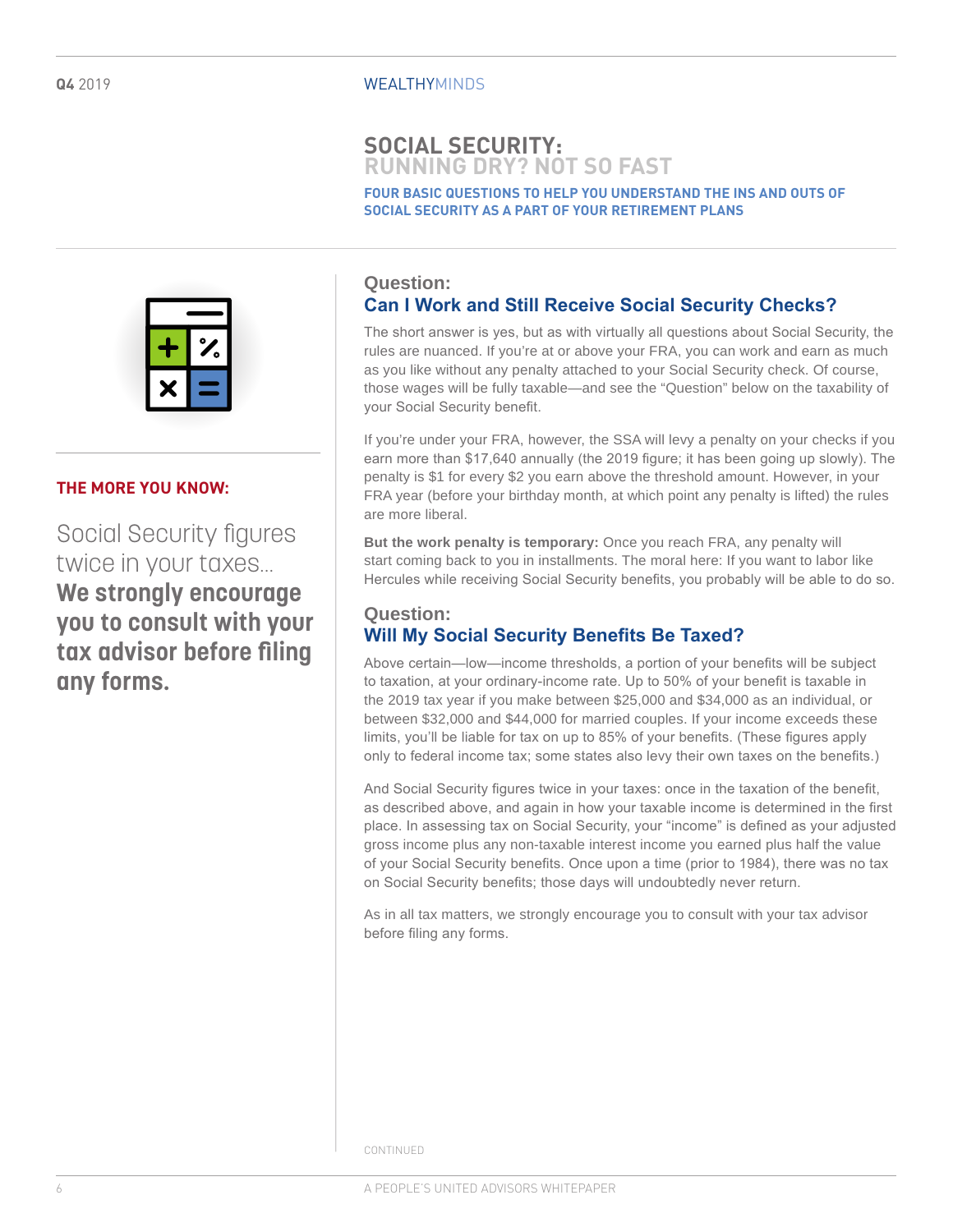## **SOCIAL SECURITY: RUNNING DRY? NOT SO FAST**

**FOUR BASIC QUESTIONS TO HELP YOU UNDERSTAND THE INS AND OUTS OF SOCIAL SECURITY AS A PART OF YOUR RETIREMENT PLANS**



While no one is untroubled by the current state of Social Security, **the different generations see the program differently**.

8. Some commentators are pessimistic about the prospects for Social Security, even for Boomers. See, for example, https://www. forbes.com/sites/chriscarosa/2019/04/25/ will-social-security-still-be-around-wheni-retire-and-if-not-what-can-i-do-about-itright-now/#1b76be997f8d.

9. https://www.ssa.gov/planners/retire/r&m6.html

10. https://www.bankrate.com/retirement/ survey-how-much-needed-to-retire/

11. https://fee.org/articles/80-of-millennialsare-worried-social-security-won-t-be-therefor-them/

# **Grateful or Skeptical: The Generations Look at Social Security**

**To some Baby Boomers, Social Security is still a dream come true**<sup>8</sup> **: guaranteed inflation-adjusted income for their rest of their lives. And though others are more wary, they surmise (correctly, in our view) that even if the program does go down, it won't be in their time.** 

## **Many Boomers Expect Too Much from Social Security…**

In fact, many Boomers are overly reliant on Social Security, which was never intended to fully fund retirement—only give its recipients a good head start. According to the SSA, the program has been replacing about 40% of an average retiree's pre-retirement annual earnings, and that figure may decline in the future if benefits wind up curtailed. Meanwhile, studies have shown that most retirees will need about 70% of what they used to earn, and possibly more<sup>9</sup>.

Not that all Boomers even know how much they'll need: 58% in a recent survey admitted to not having a clue<sup>10</sup>. And though that's marginally lower than the figure for Americans as a whole, it's more concerning, since Boomers have precious little time—if any—to work out a retirement plan. The moral: *Don't look to Social Security for retirement salvation. Even in its best days, it would have failed you.*

## **…Even as Younger Americans Are Cynical**

If Boomers have come to expect too much from Social Security, most of their younger counterparts have become Unbelievers. About 80% of Millennials according to a Transamerica study<sup>11</sup>, and, it appears, a similar majority of the Gen X cohort, now believe that Social Security will come up empty for them: a Ponzi scheme in which they were the unfortunate newcomers. As for Gen X, some commentators see them as even worse off than Millennials, since they've had less time to prepare for the Social Security "apocalypse" to come.

Our view, unsurprisingly, is that too many in both the older and the younger age cohorts have staked out unrealistically extreme positions. But there's a difference in the consequences of the two extremes. Boomers who look to Social Security as their sole security blanket in retirement will be hit hard when the program fails them, even if benefits are not actually reduced in the decade to come. For Millennials and Gen Xers who expect Social Security to dissolve, the excessive pessimism may have a silver lining: If it induces them to save more, to assemble a robust retirement package, so much the better. Indeed, every generation should be striving to *save the most they can*.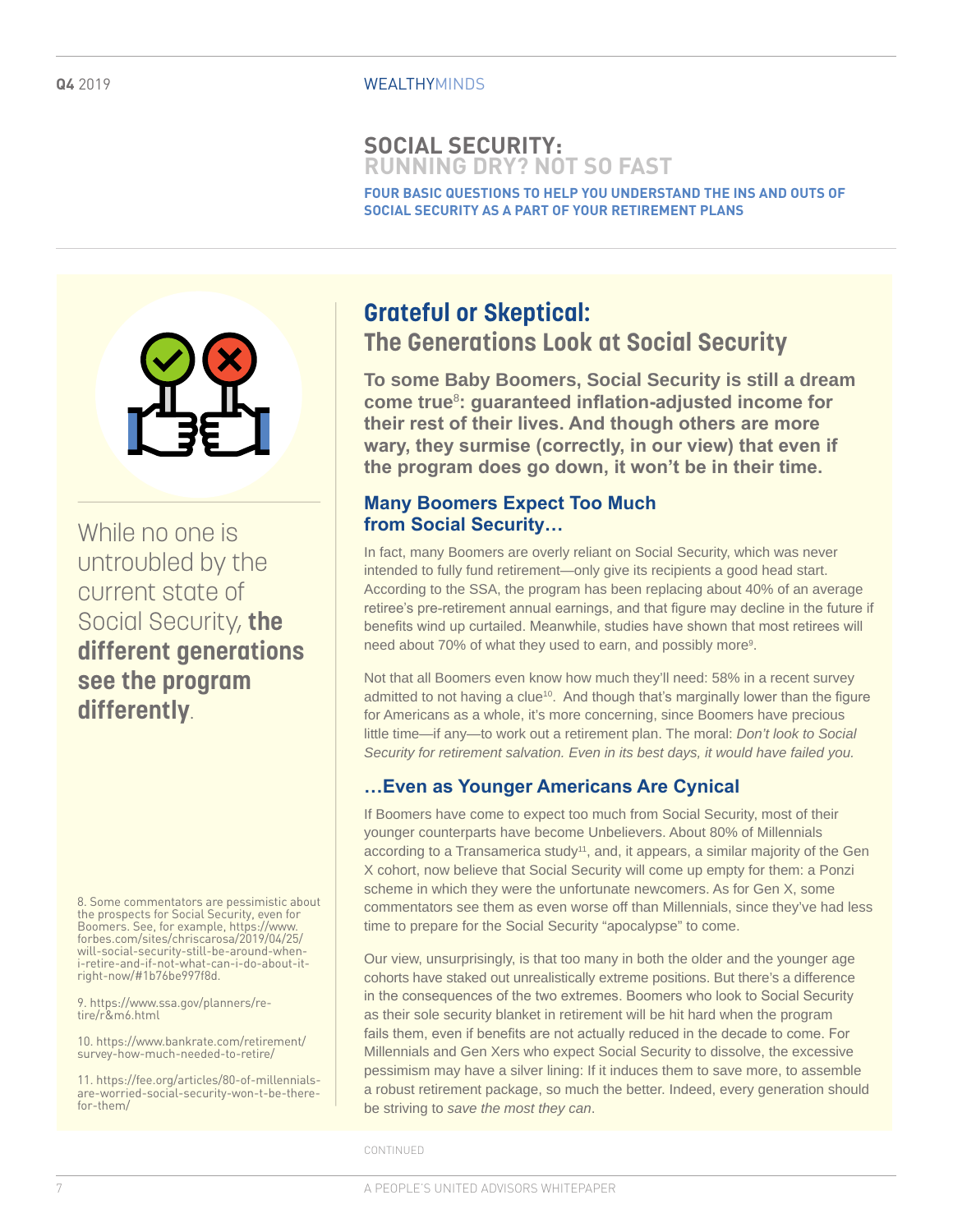## **SOCIAL SECURITY: RUNNING DRY? NOT SO FAST**

**FOUR BASIC QUESTIONS TO HELP YOU UNDERSTAND THE INS AND OUTS OF SOCIAL SECURITY AS A PART OF YOUR RETIREMENT PLANS**



#### **YOUR FUTURE STARTS TODAY**

Every day that goes by without you having a plan in place **is another day that you are missing out on investing and planning for the future you are counting on.** 

## **Question: What Should I Know About Spousal Benefits?**

Spousal benefits are one of the more complicated areas within the Social Security landscape, and there are many exceptions to and detailed clarifications of the broad guidelines below. But in general:

• A surviving spouse of a Social Security recipient is entitled to 100% of the benefit that his or her late spouse was receiving at the time of death, even if the survivor never received Social Security, if the survivor is at his or her FRA. If younger, the survivor can collect a reduced benefit starting at age 60 (50 if disabled). A divorced spouse of a deceased beneficiary can also collect benefits if the marriage lasted at least 10 years. Both widowed and divorced beneficiaries may lose their eligibility if they remarry before certain ages. If a survivor is collecting Social Security in his or her own right, the survivor chooses the higher amount; no double-dipping is allowed<sup>12</sup>.

If both spouses (married at least one year) are living and the lower-earning (or non-earning) spouse is at least 62, he or she can apply for a spousal benefit. The higher-earner must already be receiving Social Security, and the spousal benefit caps at 50% of the higher-earner's check, when the spousal claimant reaches his or her FRA. If both spouses are working, a spousal-benefit claimant is entitled to either his or her own benefit or the spousal benefit, whichever is higher—not both. And again, divorced spouses can claim under certain conditions.

In most cases, only claimants born before January 2, 1954, can file "restricted applications," which allow them to take spousal benefits at their FRAs while delaying their own benefits—often until age 70, for maximum growth. This strategy used to be available generally, but was disallowed in recent legislation, except for certain narrowly defined groups.

If all this sounds complicated, it is! (And there's more in the fine print that we're not bothering you with.) If you wish to take maximum advantage of Social Security spousal benefits, you should seek the counsel of a Social Security expert.

12. There is a limit to the amount of Social Security benefits that can be paid on a worker's earning record, including survivor, spousal, and children's benefits (and a maximum benefit paid to an individual as well).

CONTINUED

.